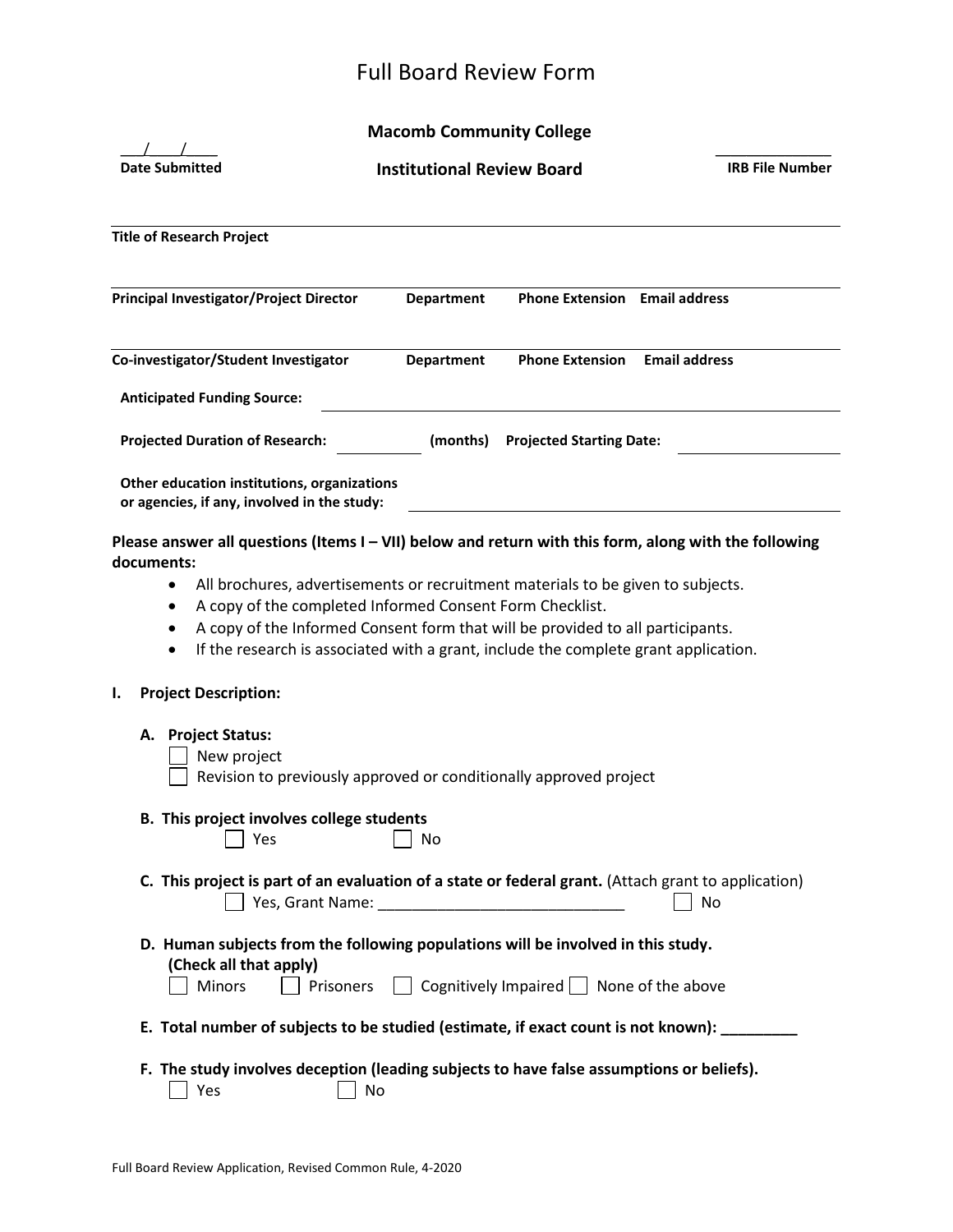|  | G. Publication of this research is intended. |  |  |  |  |
|--|----------------------------------------------|--|--|--|--|
|--|----------------------------------------------|--|--|--|--|

#### **H. Check each of the following that will be included in your research:**

l I No

- $\Box$  Research on regular and special-education instructional strategies, curricula, or classroom management methods.
- Test, survey, or observational research in which the subject *cannot be identified,* either directly, or indirectly, with their responses or information recorded about them.

| $\Box$ Test, survey, or observational research in which the subject can be identified, with their |  |
|---------------------------------------------------------------------------------------------------|--|
| responses or information recorded about them.                                                     |  |

- $\Box$  Survey or observational research in which the subject's responses or behaviors, if they become known outside the research, could reasonably place the subject at risk of criminal or civil liability or be damaging to the subject's financial standing, employability or educational advancement.
- $\vert \ \vert$  Survey or observational research that deals with sensitive aspects of the subject's own behavior, such as illegal conduct, drug use, alcohol use, or sexual behavior.
- $\Box$  Research involving the collection or study of existing data, documents, records, or biomedical specimens, which *are not publicly available,* OR from which the information is recorded by the investigator in such a manner that subjects *can be identified.*
- $\Box$  Research on identifiable private information for secondary research, meaning research on materials originally obtained for non-research purposes or for research other than the current research proposal.
- $\Box$  Research involving physical exercise or exertion by the subjects.
- $\Box$  Research that will involve manipulating the subject's behavior in a way that could be physically or mentally stressful to them.

| Research involving noninvasive procedures routinely used in clinical practice. |
|--------------------------------------------------------------------------------|
|--------------------------------------------------------------------------------|

| Research involving voice and/or video recordings. |  |  |  |  |  |  |  |
|---------------------------------------------------|--|--|--|--|--|--|--|
|---------------------------------------------------|--|--|--|--|--|--|--|

- Research involving questionnaires or interviews, including focus groups.
- Research involving inducements or incentives to participate.
- $\vert \ \vert$  Research involving test(s) not normally used in educational or clinical settings. Specify test: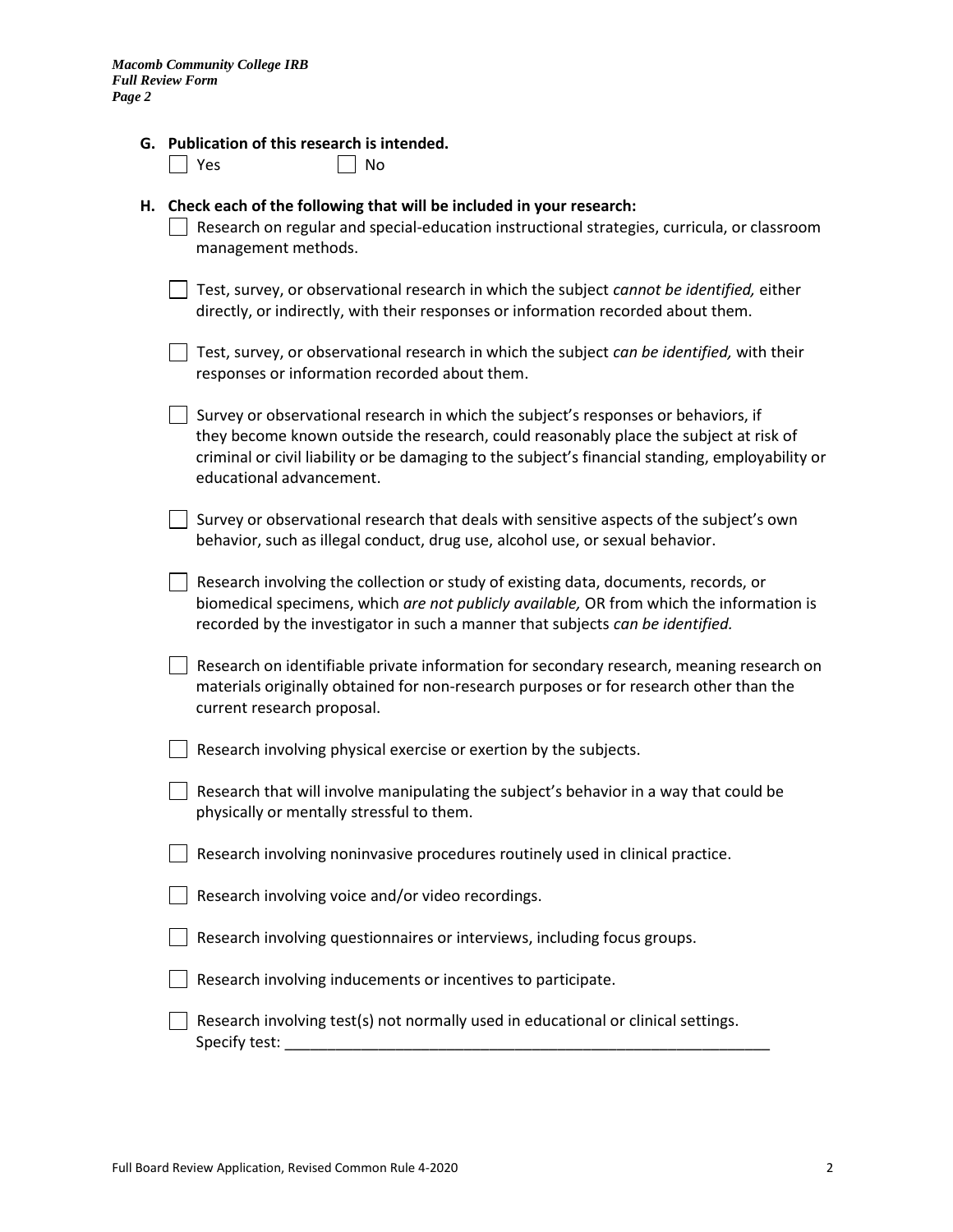**II. Project Abstract and Purpose -** Include a description of all experimental methods to be used, research design and program activities. Describe the measures or observations that will be taken in the study. If any questionnaires, tests or other instruments are to be used include a brief description and a copy of such instrument(s).

**III. Description of Protocol -** Who will be the research subjects? How will they be solicited or contacted? Include any recruitment letters or other recruitment materials with this document. How much time will be required of each subject? Describe all procedures to which humans will be subjected.

**IV. Description of Precautions -** What steps will be taken to insure that each subject's participation is voluntary? What, if any, inducements/incentives will be offered to the subjects for their participation?

**V. Risks and Benefits** - What are reasonably foreseeable risks or discomforts which can result from a subject's participation in the study? For example: 1) a study about use of illegal substances could place a participant at risk of criminal liability if his information were made public; 2) research about a participant's work-related behaviors could risk her future employability if identifiable data about her were published; 3) studies that delve into a traumatic event in a subject's life could have a risk of psychological harm.

**V. Confidentiality of Data -** Describe the methods to be used to ensure the confidentiality of data obtained, including plans for publication, disposition, secure data storage, and destruction of data, etc.

**VII. Consent** - Attach a copy of all consent forms to be signed by the subjects and/or any statements to be read to the subject.

### **Principal Investigator Assurance:**

I certify that the protocols described in this application are complete and accurate and are consistent with applicable protocols submitted to external funding agencies. All activities will be performed in accordance with Macomb Community College policies/procedures, as well as state, and federal regulations. The protocol as approved by the Macomb Institutional Review Board will be followed during the period covered by this research project. Any future additions or changes to the research project will be submitted to the IRB for review and approval prior to implementation, except in case of immediate hazard to subjects. No activities involving the use of human subjects will be initiated without prior review and approval by the Macomb Institutional Review Board. Any problems connected with the use of human subjects once the project has begun will be communicated to the IRB Chair. The principal investigator is responsible for retaining informed consent documents for a period of three years after the project ends.

\_\_\_\_\_\_\_\_\_\_\_\_\_\_\_\_\_\_\_\_\_\_\_\_\_\_\_\_\_\_ \_\_/\_\_\_/\_\_ \_\_\_\_\_\_\_\_\_\_\_\_\_\_\_\_\_\_\_\_\_\_\_\_\_\_\_\_ \_\_ /\_\_\_\_ /\_\_ Principal Investigator/Project Director Date Co-Investigator/Student (if applicable) Date